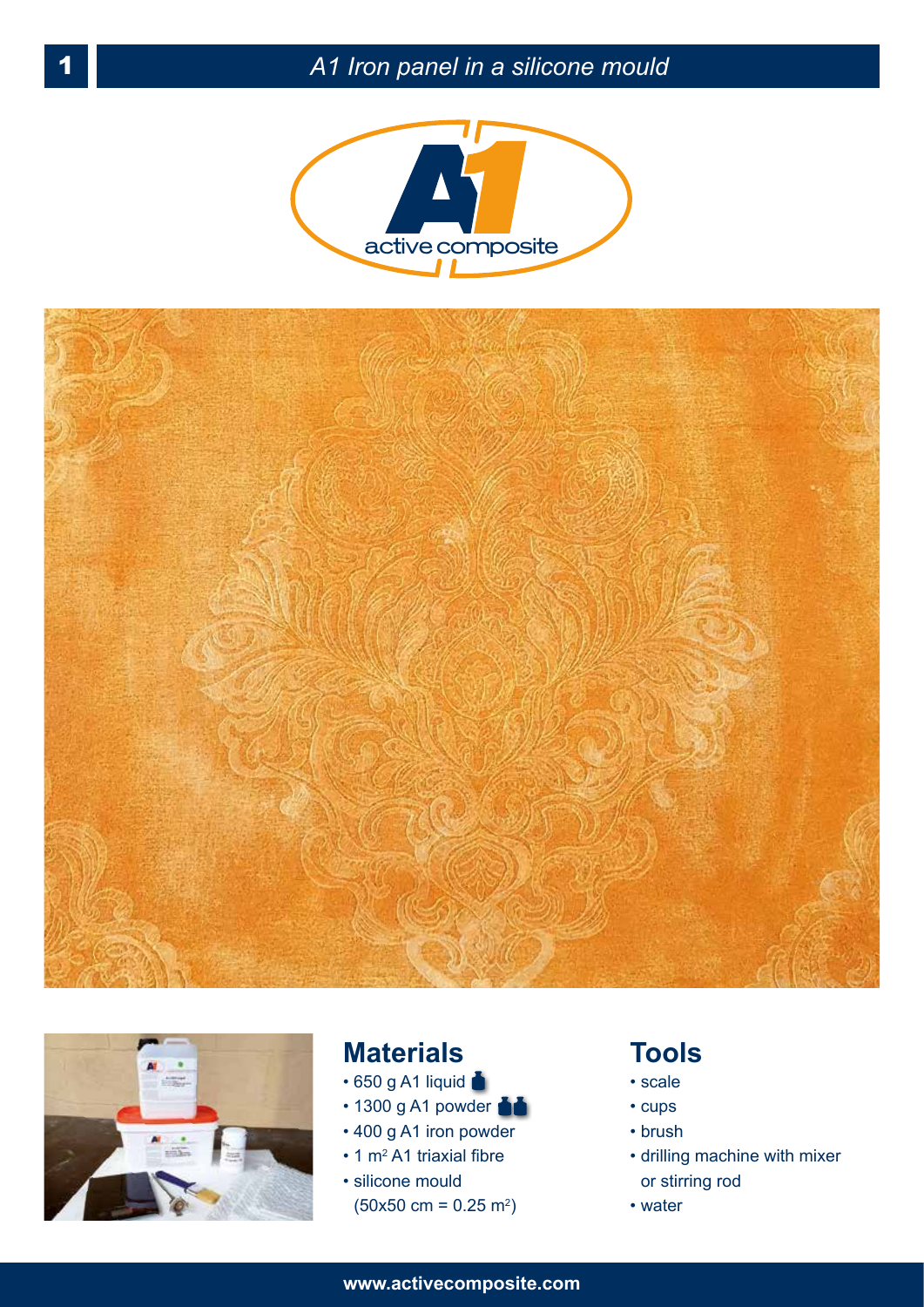



Weigh 1 part of A1 liquid. In this example we use 200 g A1 liquid.



Weigh 2 parts of A1 powder. In this example we use 400 g A1 powder.



Weigh 2 parts of A1 iron powder. In this example we use 400 g iron powder.



Add the A1 powder slowly to the A1 liquid and stir with the mixer until you have a smooth surface.



Add the A1 iron powder to the A1 and stir for 1 minute.



Clean the mixer directly after use in water.



Apply the A1 upon the mould and spread with a brush.



The surface must reach a thickness of 1 to 2 mm. Curing time of A1 is ± 20 minutes.



Clean the brush directly after applying the first layer.



When the panel is dry, weigh 450 g A1 liquid (1 part) and 900 g A1 powder (2 parts).



Again add the A1 powder to the A1 liquid Directly clean the mixer in water. and mix for 1 minute.

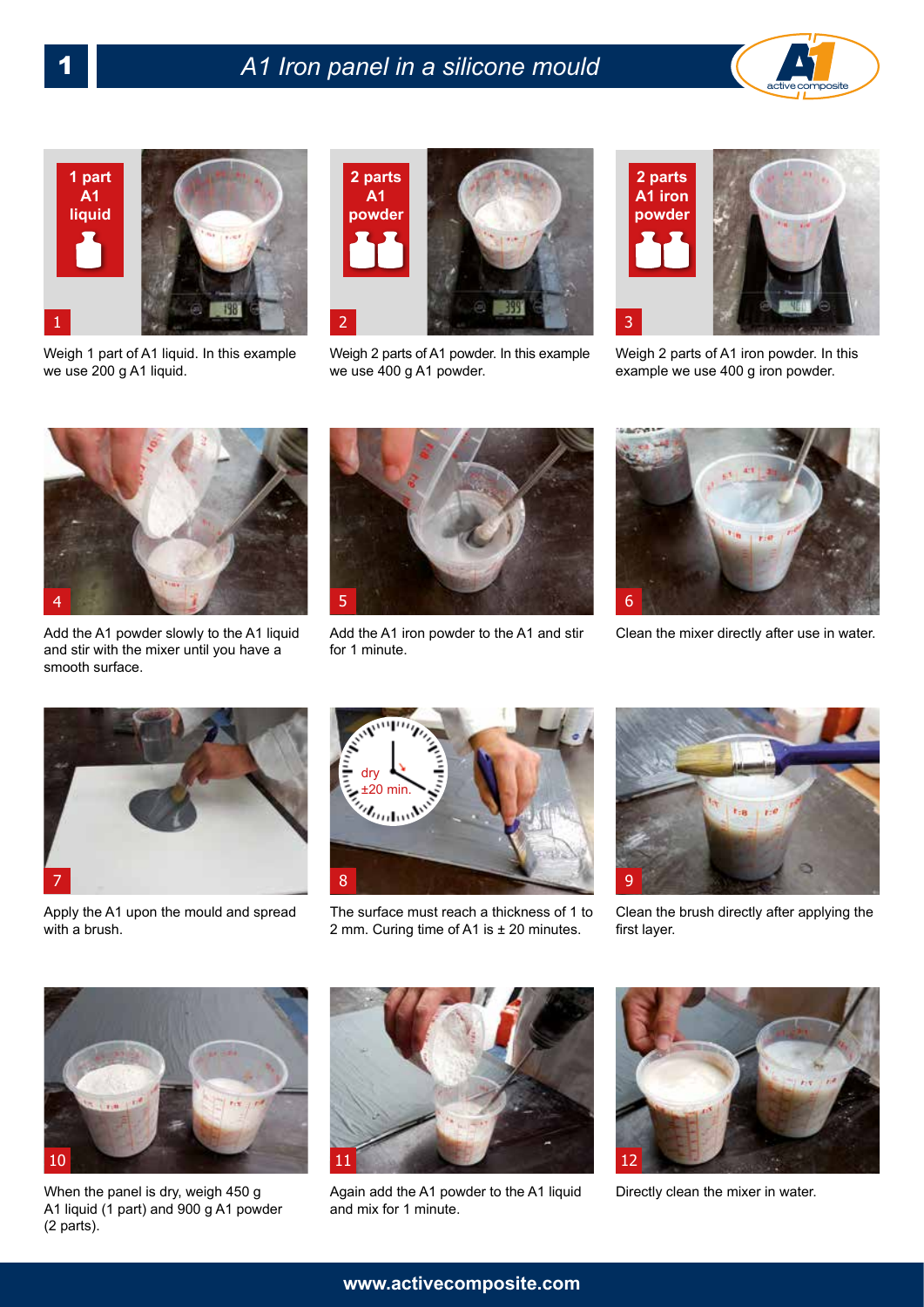## 1 *A1 Iron panel in a silicone mould*





Apply a thin layer of A1 with a brush on the surface.



Apply a piece of triaxial fibre with the same size as the object on the surface and smoothen it with a brush from the center.



Apply another layer of A1 on the triaxial fibre...



...and devide it equally on the surface.



Repeat step  $14$ ,  $15$  and  $16$  twice without pausing. Then clean the brush with water.



± 1 hour.



Carefully turn the mould around.





Strip the mould from the surface. The result is an exact copy of the mould.



Place the panel outside to let it rust. For a more intens iron-look place the panel outside for a longer time. It's also possible to use chemicals to speed up the proces.



The **final result** is a rusty effect. If you want to stop the iron-proces close the surface of the panel with a sealer.